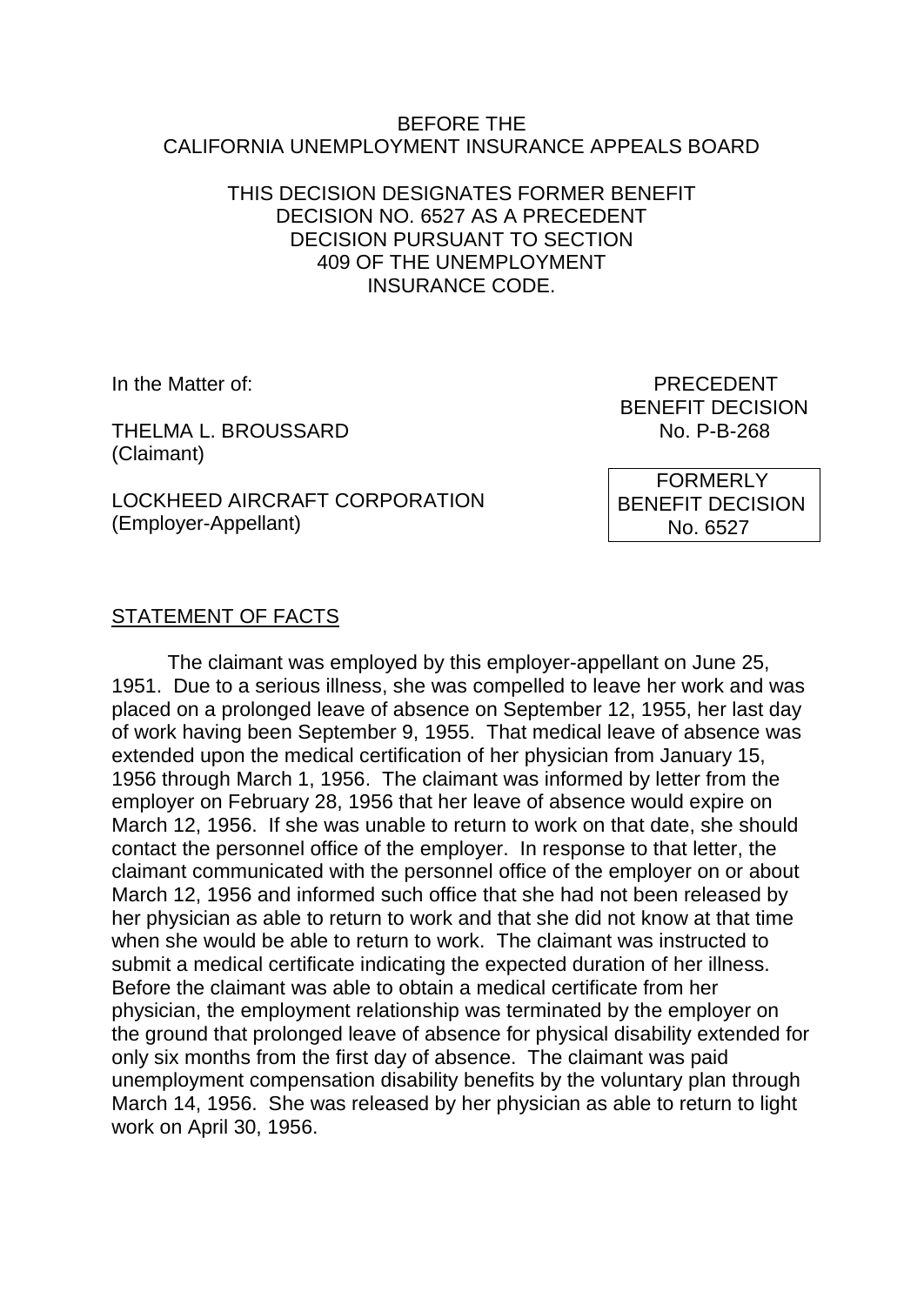P-B-268

In addition to such employment, the claimant had worked for a janitorial service for two hours a night commencing in July, 1955. The evidence respecting her termination from that employment is in conflict: the claimant stating that such employment was terminated on October 28 or 29, 1955, and such employer stating by letter that the claimant had left their employ on February 15, 1956 because she was physically unable to continue working. In any event, the fact is established that she was actually engaged in such work after she had been given her leave of absence by this employer-appellant in September, 1955.

The claimant registered for work and filed a claim for benefits April 29, 1956. The department issued a determination and ruling to the appellant under sections 1256 and 1030 of the Unemployment Insurance Code, respectively, holding that the claimant had voluntarily left her most recent work without good cause. The referee's decision reversed the determination and ruling of the department.

The question raised by the appeal is: Who was the employer by whom the claimant was last employed within the meaning of section 1327 of the code?

## REASONS FOR DECISION

We have previously held that, if a person is on an authorized leave of absence and is not performing services for and is not in receipt of wages from the employer, he is unemployed within the meaning of section 1252 of the code (Benefit Decisions Nos. 5857, 6061, and 6464).

The claimant was unemployed as far as this appellant was concerned during the term of the authorized leave of absence but performed "work" for the janitorial service company after the leave had been granted by the appellant. Therefore, the most recent "work" of the claimant, within the meaning of section 1256 of the code, was that performed for the janitorial service company (Benefit Decisions Nos. 5263, 5364, 5697, 6277 and 6451).

Since it does not appear from the record that notice was given to the employer for whom the claimant performed her most recent work, the referee's decision and the department's determination and ruling are set aside and the entire matter returned for appropriate action by the department (Benefit Decision No. 6451).